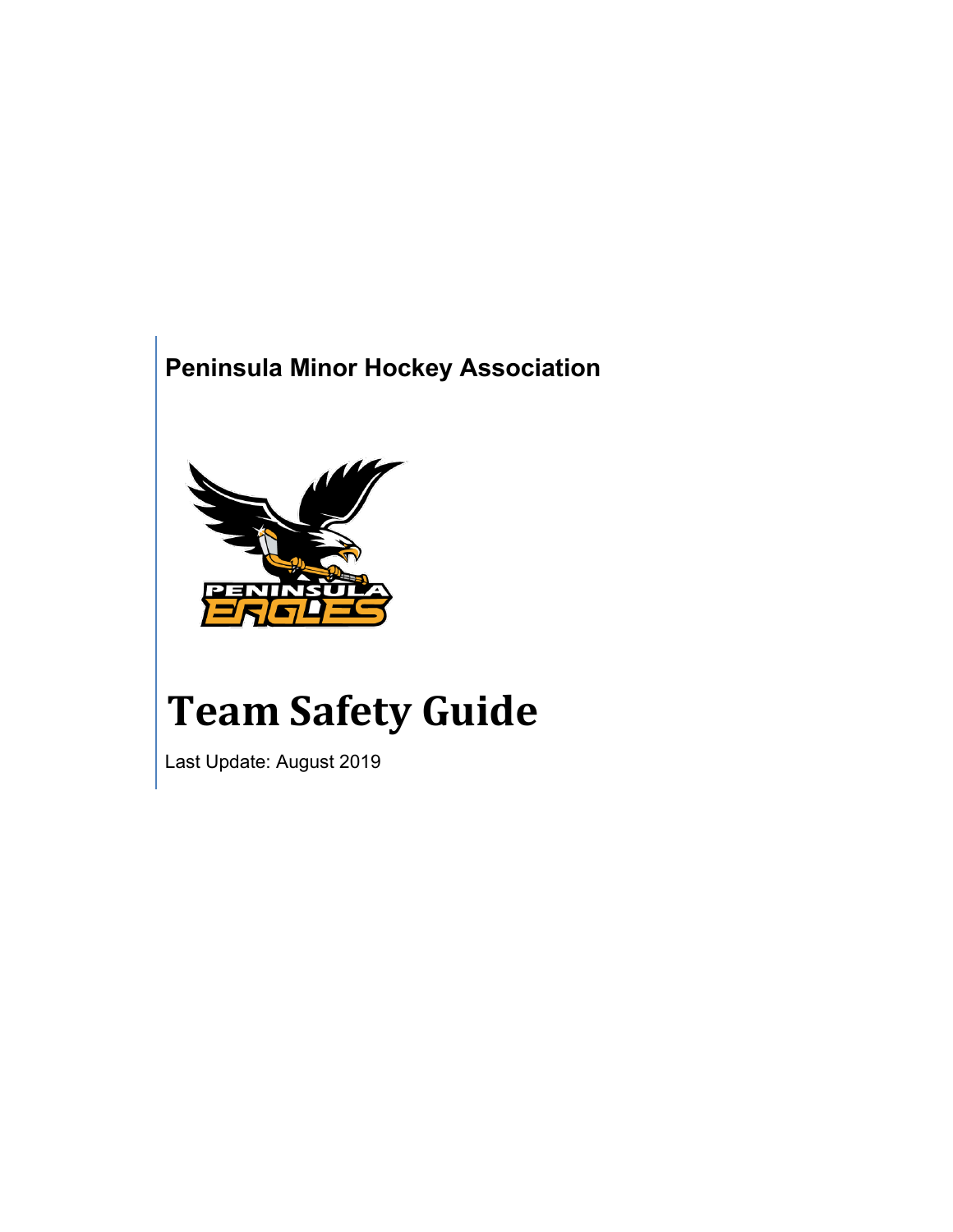

### **Team Safety Person**

The Hockey Canada Safety Program utilizes a proactive, preventative, common sense approach to keeping our children safe. The goal of the program is for the safety people to implement effective risk management programs with their own teams where player safety is the first priority at all times, both on and off the ice.

The safety person is a volunteer who has received HCSP accreditation. The HCSP program must be successfully completed every three (3) years in order to be a team's safety person, even if the individual is a medical professional.

#### **Hockey Canada Safety Program (HCSP) Guidelines**

- The minimum age for participants is 19 years of age as of December 31 of the current season
- HCSP expires after three (3) years
- It is mandatory to have at least one (1) certified official on each team
- HCSP must be completed by December 1 of the current season
- All teams intending to participate in BC Hockey Championships, must include an official accredited in the HCSP by December 1 of the current season

Additional information can be found on **Hockey Canada's website**.

#### **The safety person:**

- Must conduct regular checks of players' equipment.
- Is responsible for promoting proper warm up and conditioning techniques as a form of injury prevention.
- Coordinates plans for road trips, tournaments, etc. and assists in the overall supervision of the team.
- Establishes medical history files on every player and carries these files and the team first aid kit on every outing. PMHA uses the ePACT system for completion of Player's Medical Information, Parent Code of Conduct and Responsibilities and Players Code of Conduct and Responsibilities.
- Implements an Emergency Action Plan for the team and through this is prepared to react in the event of accidents, injuries and medical emergencies.
- Manages all injuries, learns to recognize serious injuries and refers injured players to qualified professionals.
- Must assume a leadership role in promoting the values of safety, fair play and integrity.
- Should be on or near the bench during all games and practices.
- Is responsible to personally carry the first aid kit and player medical information.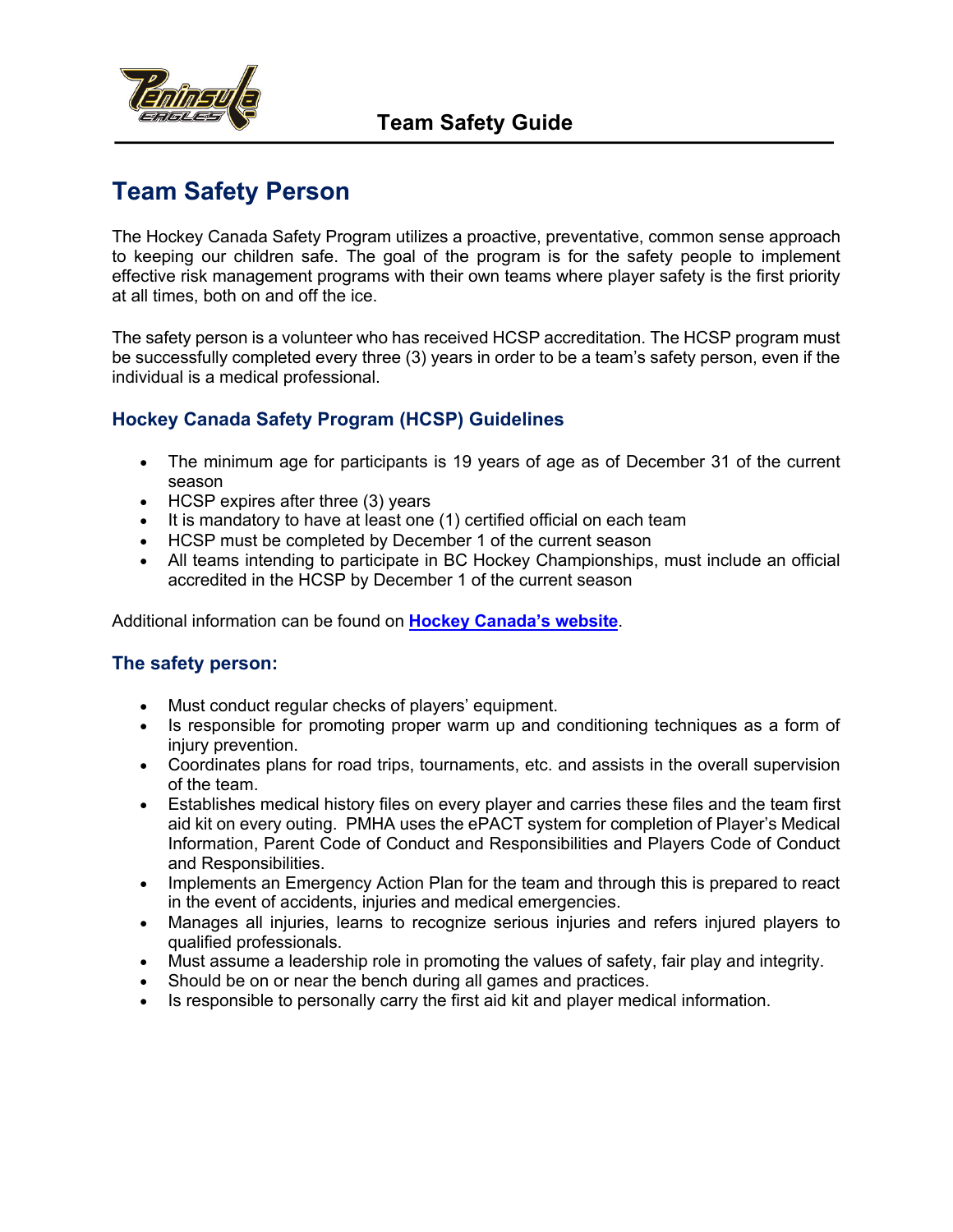

#### **Player Medical Information – Parent and Player Code of Conduct/Responsibilities Forms**

• PMHA uses the ePACT system for completion of Player's Medical Information, Parent Code of Conduct and Responsibilities and Players Code of Conduct and Responsibilities. Please ensure all of your players and parents have completed the required information on this system. A regular review and reminder to parents should be done to ensure the medical information for each player is kept up to date.

#### **In the Event of an Injury:**

- Initially take control and assess the situation when coming into contact with the injured player.
- Instruct the player to lay still.
- Instruct bystanders to leave the injured player alone
- Do not move the athlete and leave all equipment in place.
- Evaluate the injury and situation. This may include anything from an unconscious player to a sprained finger. Once you have determined the severity of injury, decide whether or not an ambulance or medical care is required.
- If the injury is serious and warrants immediate attention that you are not qualified to provide, seek out someone with the highest possible level of first aid experience.
- If an ambulance call has been placed, observe the player carefully for any change in condition, stay calm and reassure the player.
- For all injuries the Hockey Canada Injury Log (available on the Risk Management Section of our Website) needs to be completed and maintained. Make a note of the time at which the injury occurred and keep track of all other pertinent facts regarding the accident, including time of occurrence, time of ambulance arrival, etc

For additional information please visit the Hockey Canada website: Hockey Canada Injury **Section** 

#### **Injury Logs and Claims:**

Email Injury Claim Forms Directly to BC Hockey at injuryclaims@bchockey.net Please CC the Volunteer Records Manager at volunteerrecords@pmha.bc.ca

The Hockey Canada Insurance Program provides **supplemental** assistance to BC Hockey members for injuries incurred during hockey sanctioned activities. Mandatory / Voluntary participation can depend upon your Branch affiliation and level of play.

#### *Making a Claim:*

1. When an injury occurs, a **Hockey Canada Injury Report Form** must be submitted to the BC Hockey office within **90 days of the injury**. The form can be found on the **forms page** of the BC Hockey website or the PDF below. Invoices can be submitted for up to 52 weeks after the injury date. It is highly recommended that this form is completed and forwarded for any injury that occurs.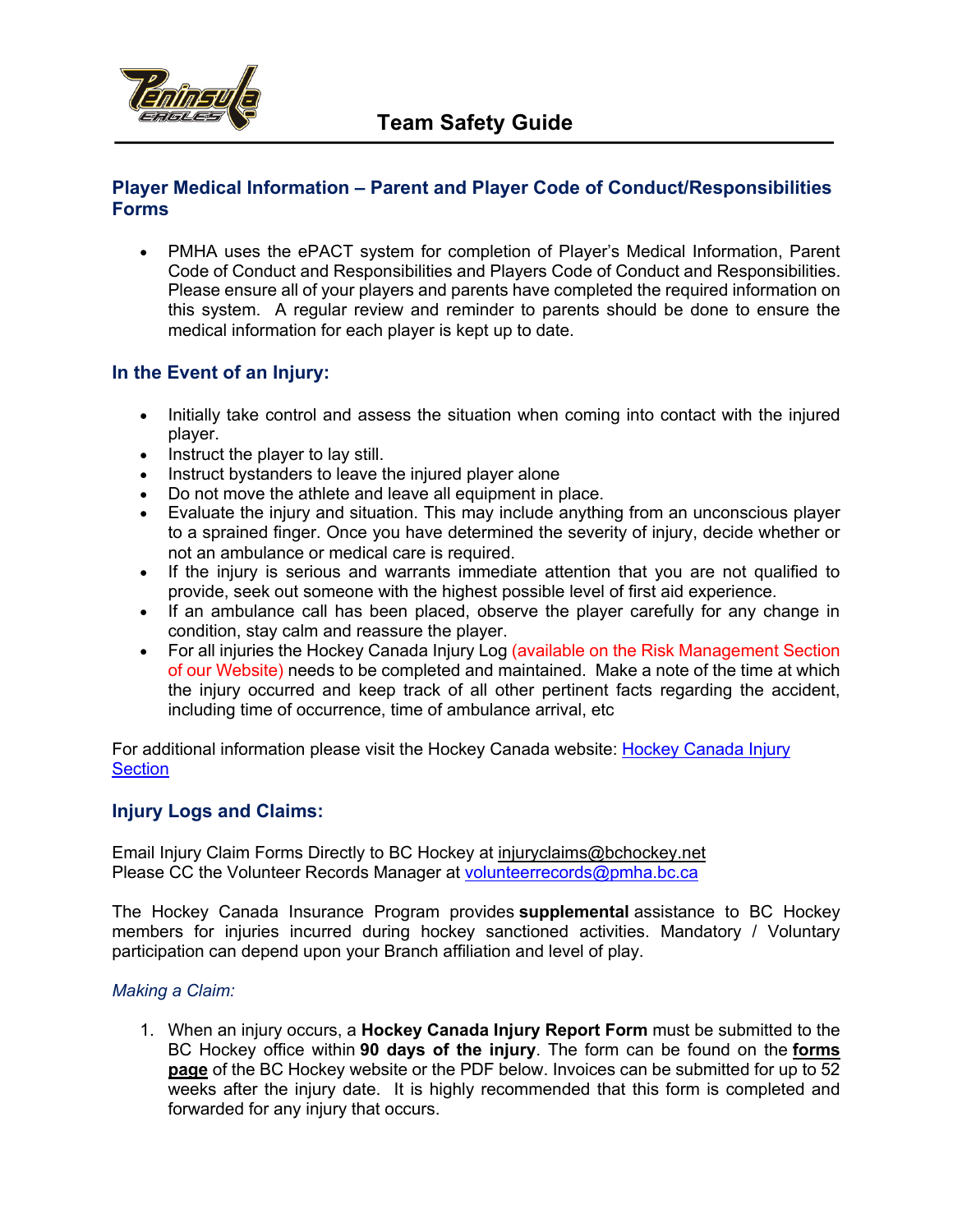

- 2. The claim form must be completed in full. The form has portions that must be completed by the member, a team official and doctor or dentist.
- 3. If reimbursement is requested and an incomplete claim has been filed, it will be returned to the member for completion before any further processing.
- 4. If page 2 is submitted separately from page 1, the member's name must be written on the page. It should also include the member's association and injury date.

#### *Submitting Receipts and Invoices:*

- 1. Invoices can be submitted for up to 365 days after the injury date.
- 2. If the member has another insurance plan (other than provincial)
	- If the injured individual has insurance through another source, a claim must be filed with the other insurance provider first because the Hockey Canada Insurance Program is a secondary provider
	- Once an individual's primary insurance has made payment on treatment, the original statement of coverage from the primary insurer as well as copies of the receipts / invoices should be sent to the BC Hockey office. All documents must clearly list the injured member's name and should also include the member's association and injury date.
- 3. If the member has NO other insurance (apart from provincial) Original receipts / invoices should be submitted to the BC Hockey office. All documents must clearly list the injured member's name and should also include the member's association and injury date.
- 4. Because processing a claim can take several weeks, it is recommended that the member pay the medical / dental bill and then be reimbursed.

#### **Player/Goalie Equipment Checks:**

This probably sounds simple, but it is a fact of life that we all have growing kids. Unfortunately, that rate of growth is not consistent and can, at certain times, be in large spurts every 3-6 months depending on age. It is for this reason that we recommend parents and players go through their equipment at least twice each season. Most parents look at their kids equipment in August before the season begins, but they should also check it again in November/December and again in February. The easiest thing to do is ask the players if their equipment is still fitting OK. A regular inspection of your players equipment should be competed. We have put together a checklist and a description of what to look for. Equipment Checklist

#### **Head Contact/Concussions:**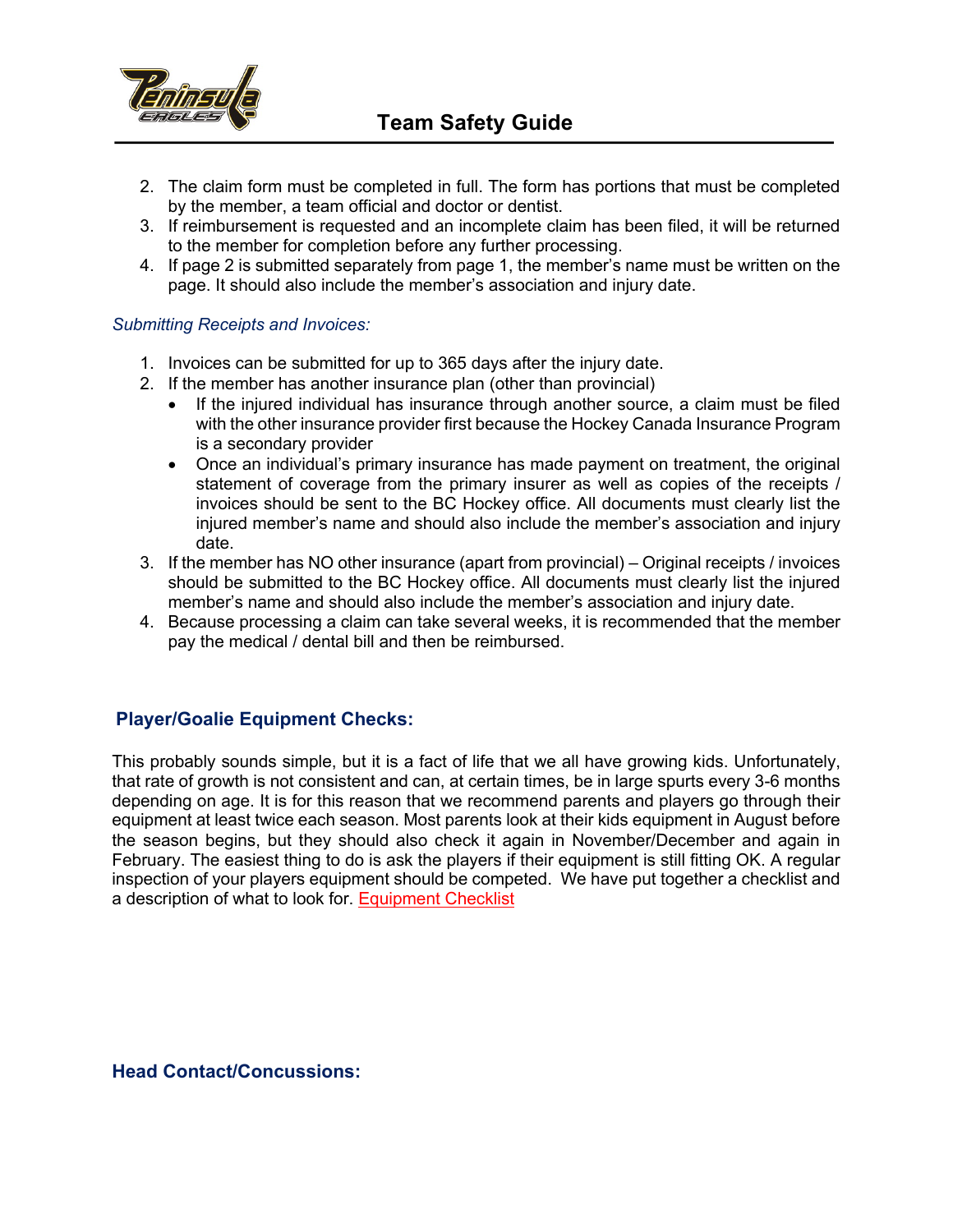

#### WHAT IS A CONCUSSION?

A concussion is a brain injury that cannot be seen on routine x-rays, CT scans, or MRIs. It affects the way a person may think and remember things for a short time, and can cause a variety of symptoms.

#### WHAT CAUSES A CONCUSSION?

Any blow to the head, face or neck, or a blow to the body which causes a sudden jarring of the head may cause a concussion (i.e.: a ball to the head, being checked into the boards in hockey).

WHAT SHOULD YOU DO IF AN ATHLETE GETS A CONCUSSION?

#### **The athlete should stop playing the sport right away.**

They should not be left alone and should be seen by a doctor as soon as possible that day. If an athlete is knocked out, call an ambulance to take them to a hospital immediately. Do not move the athlete or remove athletic equipment like a helmet as there may also be a cervical spine injury; wait for paramedics to arrive. Review and complete the Concussion Response Tool.

#### WHEN CAN AN ATHLETE WITH A CONCUSSION RETURN TO SPORT?

It is very important that an athlete not play any sports if they have any signs or symptoms of concussion. The athlete must rest until he/she is completely back to normal. When he/she is back to normal and has been seen by a doctor, he/she can then go through the steps of increasing activity described in the return to learn/play protocols. When the athlete has progressed through these steps with no symptoms or problems, and has received clearance from a doctor, he/she may return to play. If you are unsure if an athlete should play, remember...

#### *When in doubt, sit them out!*

The following websites include the return to play protocol and more details on concussion awareness:

Hockey Canada Concussions

http://www.cattonline.com/

#### **First Aid Kits:**

A complete first aid kit will be distributed by your divisional manager at the beginning of each season. It is the safety person's responsibility to carry this first aid kit to all practices and games and ensure it is adequately stocked. Extra first aid kit supplies are kept in locker 4, which your Divisional Manager, Equipment Manager and several members of the executive have a key for. If you need any safety supplies please contact your divisional manager first and if unable to contact them then the Equipment Manager. At the end of each season you are responsible to returning this kit to the Equipment Manager, drop off times will be arranged.